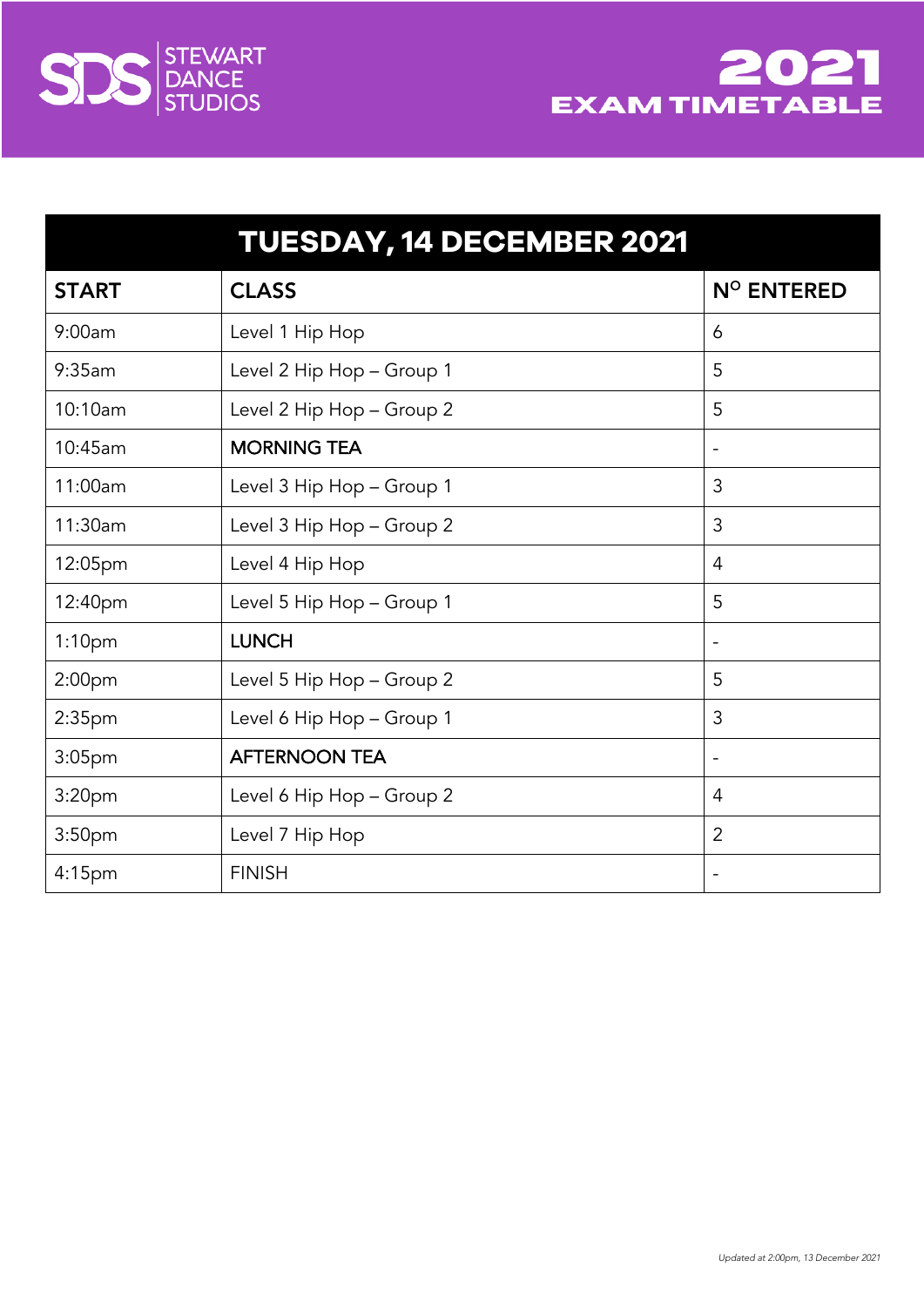



| <b>WEDNESDAY, 15 DECEMBER 2021</b> |                                     |                          |
|------------------------------------|-------------------------------------|--------------------------|
| <b>START</b>                       | <b>CLASS</b>                        | N° ENTERED               |
| 9:00am                             | Grade 3 Jazz - Group 1              | 6                        |
| 9:40am                             | Grade 3 Jazz - Group 2              | 6                        |
| 10:20am                            | Grade 4 Jazz - Group 1              | 6                        |
| 11:00am                            | <b>MORNING TEA</b>                  |                          |
| 11:15am                            | Grade 4 Jazz - Group 2              | 6                        |
| 11:55am                            | Grade 5 Jazz - Group 1              | 5                        |
| 12:35pm                            | <b>LUNCH</b>                        | $\overline{\phantom{a}}$ |
| 1:20 <sub>pm</sub>                 | Advanced 2 Jazz - Group 1           | 4                        |
| $2:25$ pm                          | Grade 5 Jazz - Group 2              | 4                        |
| 3:05 <sub>pm</sub>                 | Solo Diploma - Dylan - Jazz Dance 1 | $\mathbf{1}$             |
| 3:10 <sub>pm</sub>                 | Grade 5 Jazz - Group 3              | $\overline{4}$           |
| 3:50pm                             | Solo Diploma - Dylan - Jazz Dance 2 | $\mathbf{1}$             |
| $3:55$ pm                          | <b>AFTERNOON TEA</b>                | $\overline{\phantom{a}}$ |
| 4:10 <sub>pm</sub>                 | Solo Diploma - Dylan - Impromptu    | $\mathbf{1}$             |
| 4:20pm                             | Advanced 1 Jazz - Group 1           | $\overline{2}$           |
| 5:15pm                             | <b>FINISH</b>                       |                          |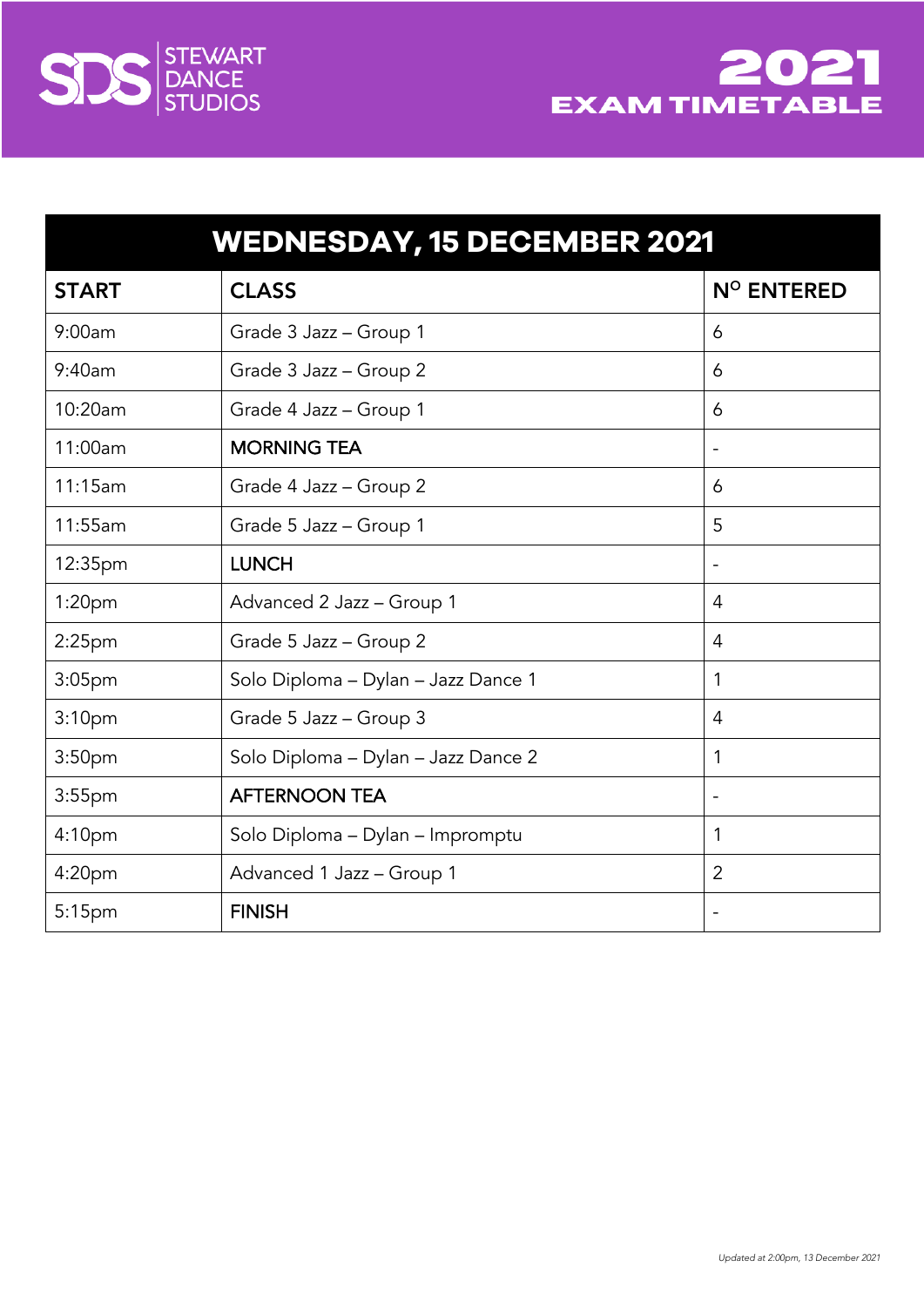



|                    | <b>THURSDAY, 16 DECEMBER 2021</b> |                              |
|--------------------|-----------------------------------|------------------------------|
| <b>START</b>       | <b>CLASS</b>                      | N <sup>o</sup> ENTERED       |
| 9:00am             | Pre Elementary Jazz - Group 1     | 3                            |
| 9:40am             | Pre Elementary Jazz - Group 2     | 3                            |
| 10:20am            | Elementary Jazz - Group 1         | 4                            |
| 11:15am            | <b>MORNING TEA</b>                | $\qquad \qquad \blacksquare$ |
| 11:30am            | Elementary Jazz - Group 2         | 3                            |
| 12:25pm            | Intermediate Jazz - Group 1       | 4                            |
| 1:25 <sub>pm</sub> | <b>LUNCH</b>                      | $\overline{\phantom{a}}$     |
| 2:05 <sub>pm</sub> | Intermediate Jazz - Group 2       | 4                            |
| 3:05 <sub>pm</sub> | Intermediate Jazz - Group 3       | 4                            |
| 4:05 <sub>pm</sub> | <b>AFTERNOON TEA</b>              |                              |
| 4:20pm             | Advanced 1 Jazz - Group 2         | 3                            |
| 5:20pm             | <b>FINISH</b>                     |                              |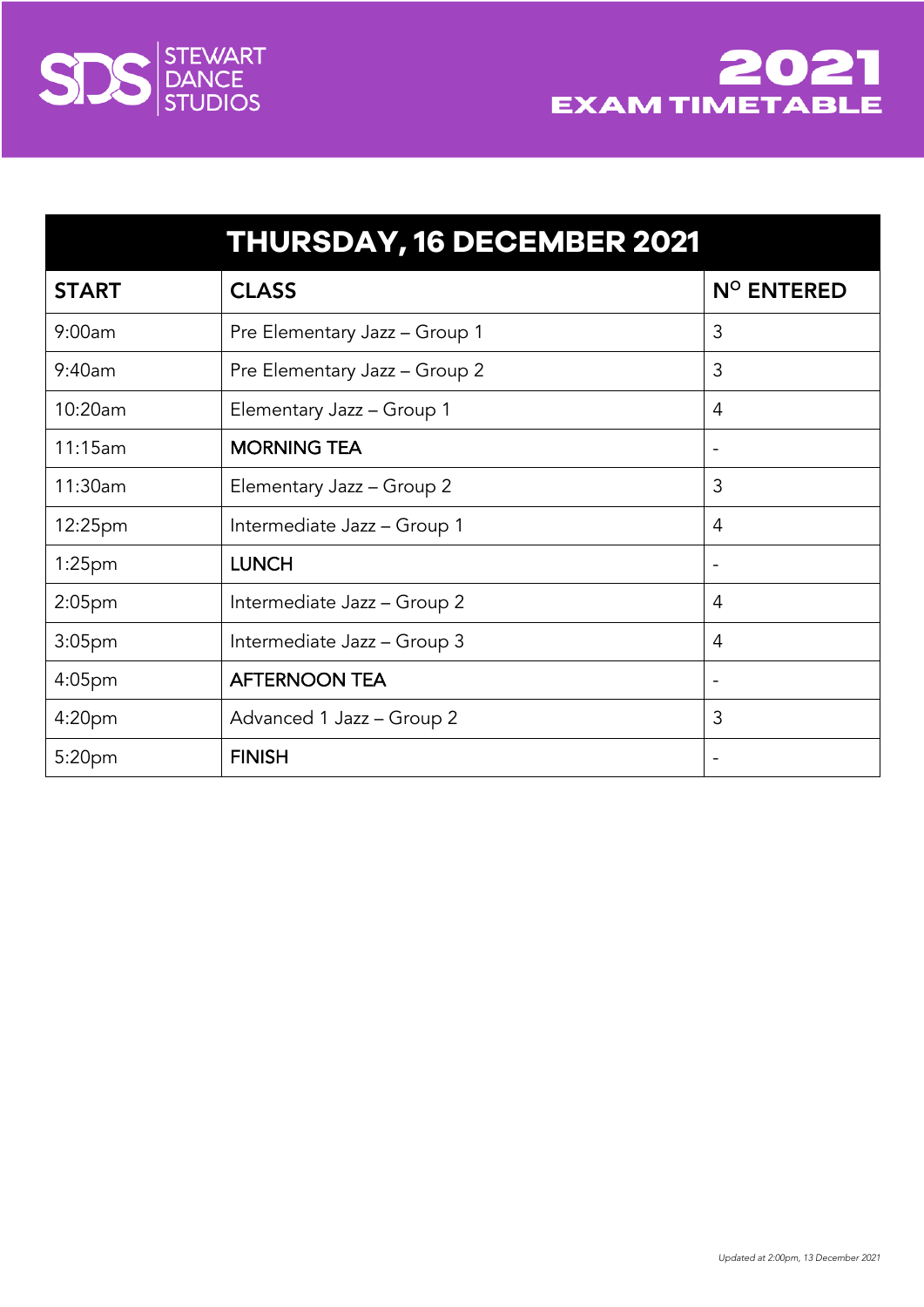



| FRIDAY, 17 DECEMBER 2021 |                       |                        |
|--------------------------|-----------------------|------------------------|
| <b>START</b>             | <b>CLASS</b>          | N <sup>o</sup> ENTERED |
| 9:00am                   | Level 4 Tap           | 3                      |
| 9:40am                   | Level 5 Tap - Group 1 | 6                      |
| 10:20am                  | Level 5 Tap - Group 2 | 5                      |
| 11:00am                  | <b>MORNING TEA</b>    | $\overline{a}$         |
| 11:15am                  | Level 6 Tap           | 6                      |
| 11:55am                  | Level 7 Tap           | 4                      |
| 12:40pm                  | <b>LUNCH</b>          | -                      |
| 1:20 <sub>pm</sub>       | Level 9 Tap           | $\overline{2}$         |
| $1:55$ pm                | Advanced 2 Jazz       | 3                      |
| 3:00 <sub>pm</sub>       | <b>AFTERNOON TEA</b>  | -                      |
| 3:15 <sub>pm</sub>       | Level 8 Tap - Girls   | 3                      |
| 4:00pm                   | Level 8 Tap - Boys    | 3                      |
| 4:45pm                   | <b>FINISH</b>         | ۰                      |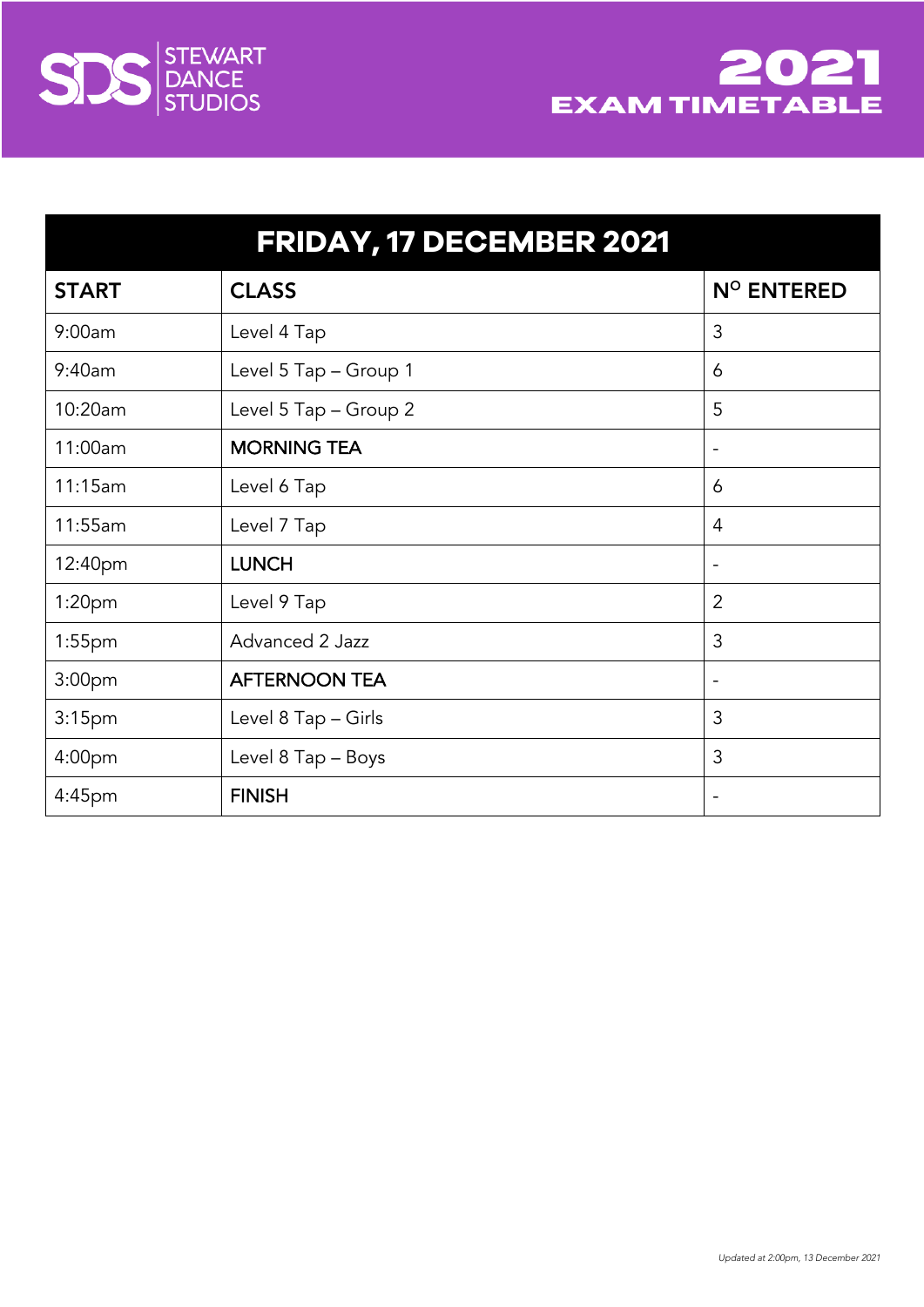



|                    | <b>SATURDAY, 18 DECEMBER 2021</b> |                          |
|--------------------|-----------------------------------|--------------------------|
| <b>START</b>       | <b>CLASS</b>                      | $N^{\circ}$ ENTERED      |
| 9:00am             | Grade 6 Ballet - Group 1          | 3                        |
| 9:50am             | Grade 6 Ballet - Group 2          | 3                        |
| 10:40am            | Grade 2 Ballet - Group 1          | 3                        |
| 11:15am            | <b>MORNING TEA</b>                | $\overline{\phantom{a}}$ |
| 11:30am            | Grade 2 Ballet - Group 2          | $\overline{4}$           |
| 12:05pm            | Grade 3 Ballet - Group 1          | 4                        |
| 12:45pm            | <b>LUNCH</b>                      |                          |
| 1:30pm             | Grade 3 Ballet - Group 2          | 5                        |
| 2:15 <sub>pm</sub> | Grade 4 Ballet - Group 1          | $\overline{4}$           |
| $2:55$ pm          | Grade 4 Ballet - Group 2          | $\overline{4}$           |
| 3:35 <sub>pm</sub> | <b>AFTERNOON TEA</b>              | $\overline{\phantom{a}}$ |
| 3:50 <sub>pm</sub> | Grade 5 Ballet - Group 1          | 3                        |
| 4:30pm             | <b>FINISH</b>                     |                          |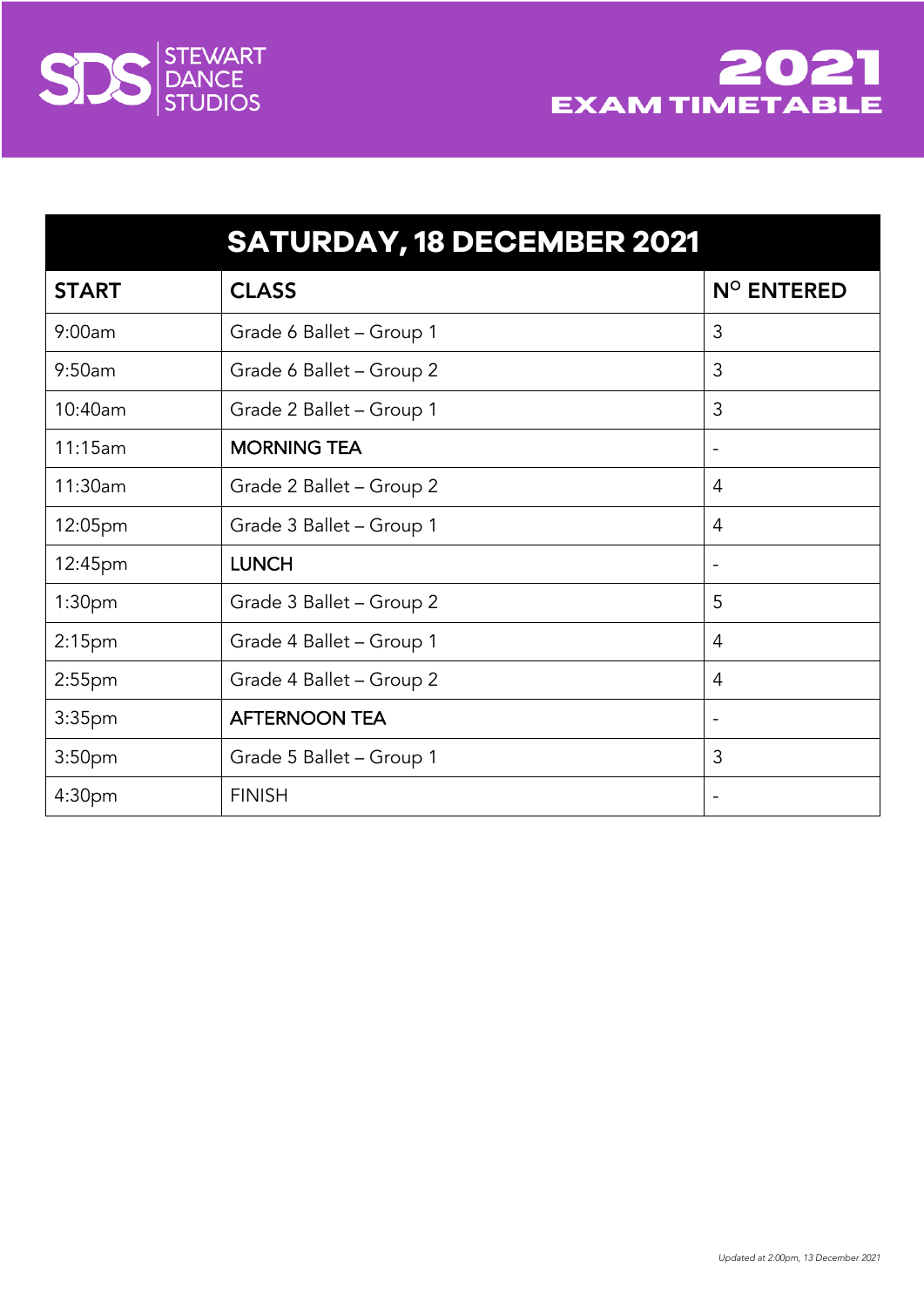



|                    | SUNDAY, 19 DECEMBER 2021       |                          |
|--------------------|--------------------------------|--------------------------|
| <b>START</b>       | <b>CLASS</b>                   | $N^{\circ}$ ENTERED      |
| 9:00am             | Pre Grade 1 Jazz               | 6                        |
| 9:35am             | Pre Grade 2 Jazz               | 5                        |
| 10:10am            | Pre Grade 3 Jazz - Group 1     | 5                        |
| 10:45am            | <b>MORNING TEA</b>             | $\overline{\phantom{0}}$ |
| 11:00am            | Pre Grade 3 Jazz - Group 2     | 6                        |
| 11:35am            | Grade 1 Jazz - Group 1         | 4                        |
| 12:05pm            | Grade 1 Jazz - Group 2         | $\overline{4}$           |
| 12:35pm            | <b>LUNCH</b>                   | $\overline{\phantom{a}}$ |
| 1:20 <sub>pm</sub> | Grade 2 Jazz - Group 1         | 5                        |
| 2:00 <sub>pm</sub> | Grade 2 Jazz - Group 2         | 6                        |
| 2:40 <sub>pm</sub> | Stretch, Leap & Spin - Group 1 | 4                        |
| 3:15 <sub>pm</sub> | <b>AFTERNOON TEA</b>           |                          |
| 3:30pm             | Stretch, Leap & Spin - Group 2 | 4                        |
| 4:05pm             | Level 5 Contemporary - Group 1 | $\overline{2}$           |
| 5:00pm             | <b>FINISH</b>                  | $\overline{\phantom{0}}$ |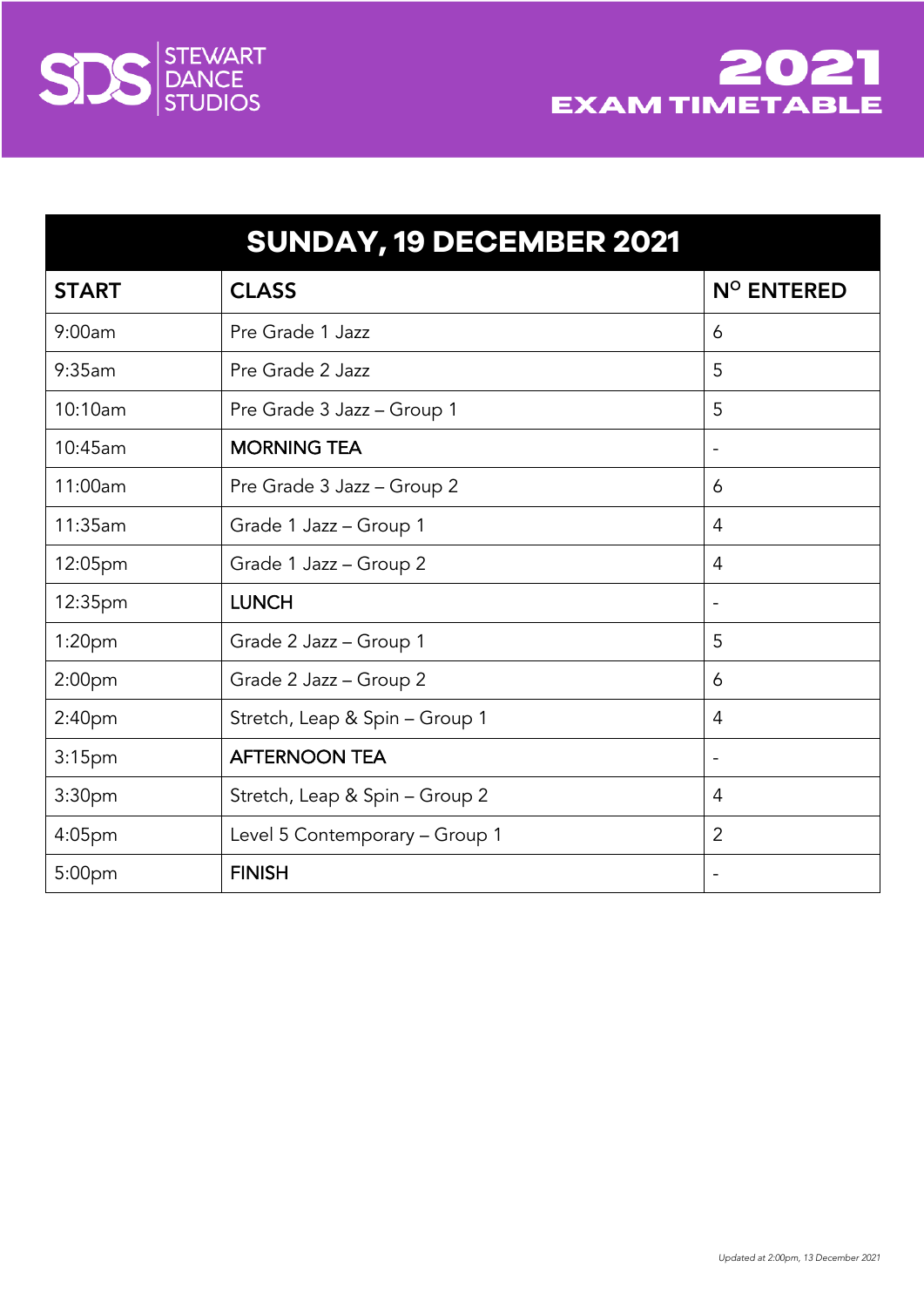



|                    | <b>MONDAY, 20 DECEMBER 2021</b> |                          |
|--------------------|---------------------------------|--------------------------|
| <b>START</b>       | <b>CLASS</b>                    | N <sup>o</sup> ENTERED   |
| 9:00am             | Pre Grade 1 Ballet              | $\overline{2}$           |
| 9:30am             | Pre Grade 2 Ballet              | 3                        |
| 10:00am            | Pre Grade 3 Ballet              | 7                        |
| 10:40am            | <b>MORNING TEA</b>              | $\overline{\phantom{0}}$ |
| 10:55am            | Grade 1 Ballet - Group 1        | 4                        |
| 11:30am            | Grade 1 Ballet - Group 2        | $\overline{4}$           |
| 12:10pm            | Pre Grade 3 Hip Hop             | 2                        |
| 12:40pm            | <b>LUNCH</b>                    | $\overline{\phantom{a}}$ |
| $1:25$ pm          | Level 3 Contemporary - Group 1  | $\overline{2}$           |
| $2:05$ pm          | Level 3 Contemporary - Group 2  | 3                        |
| 2:50 <sub>pm</sub> | Level 4 Contemporary            | 3                        |
| 3:35pm             | <b>AFTERNOON TEA</b>            | $\overline{\phantom{a}}$ |
| 3:50 <sub>pm</sub> | Level 5 Contemporary - Group 2  | 3                        |
| 4:55pm             | <b>FINISH</b>                   |                          |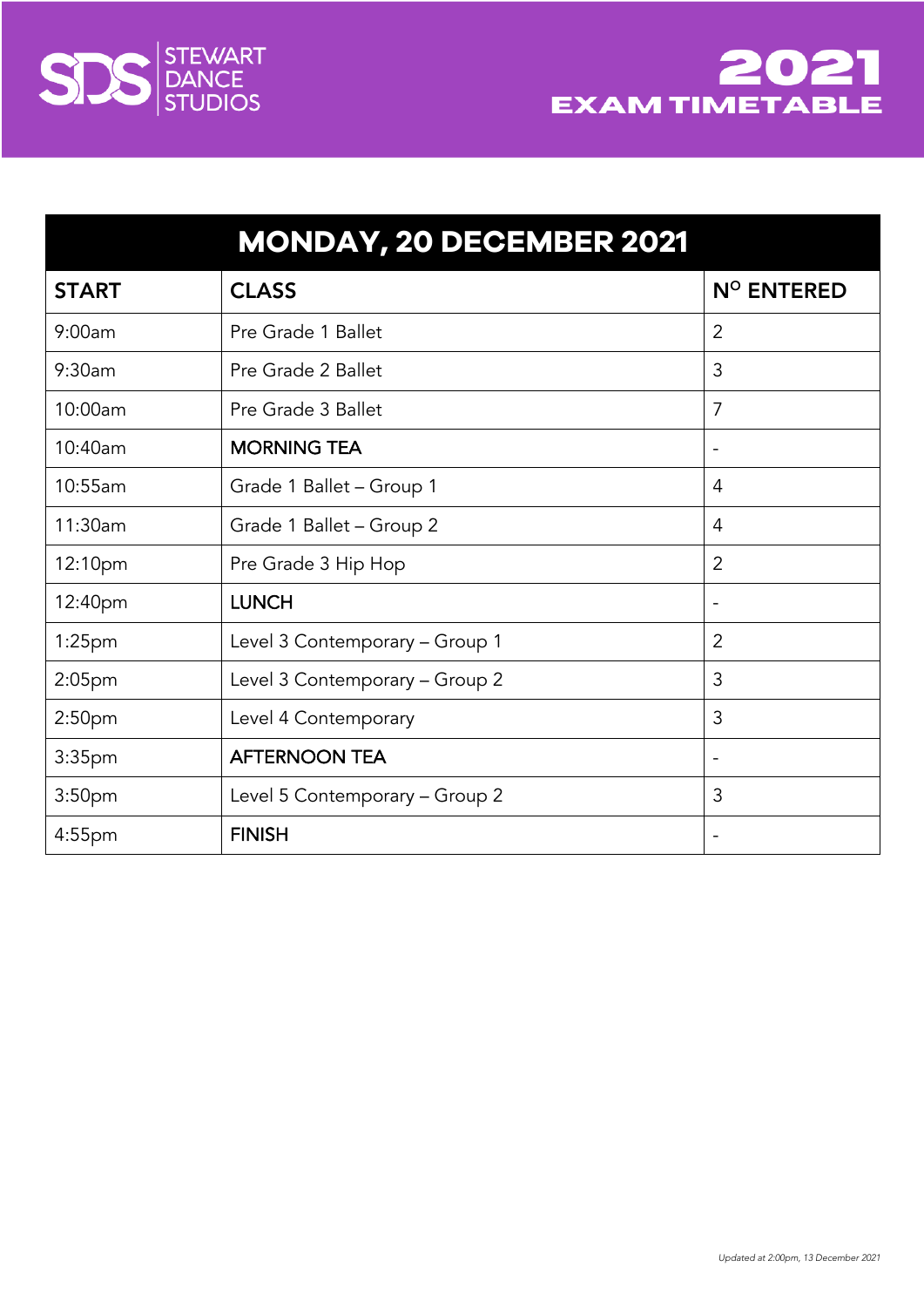



|                    | <b>TUESDAY, 21 DECEMBER 2021</b> |                        |
|--------------------|----------------------------------|------------------------|
| <b>START</b>       | <b>CLASS</b>                     | N <sup>o</sup> ENTERED |
| 9:00am             | Grade 7 Ballet - Group 1         | 3                      |
| 10:00am            | Grade 7 Ballet - Group 2         | 4                      |
| 11:00am            | <b>MORNING TEA</b>               |                        |
| 11:15am            | Grade 7 Ballet - Group 3         | 2                      |
| 12:10pm            | Grade 9 Ballet                   | 1                      |
| 1:20pm             | <b>LUNCH</b>                     | -                      |
| 2:05pm             | <b>Advanced Ballet</b>           | 1                      |
| 3:15 <sub>pm</sub> | <b>AFTERNOON TEA</b>             | -                      |
| 3:30pm             | Grade 8 Ballet - Group 1         | 4                      |
| 4:35 <sub>pm</sub> | Grade 8 Ballet - Group 2         | 3                      |
| 5:40pm             | <b>FINISH</b>                    |                        |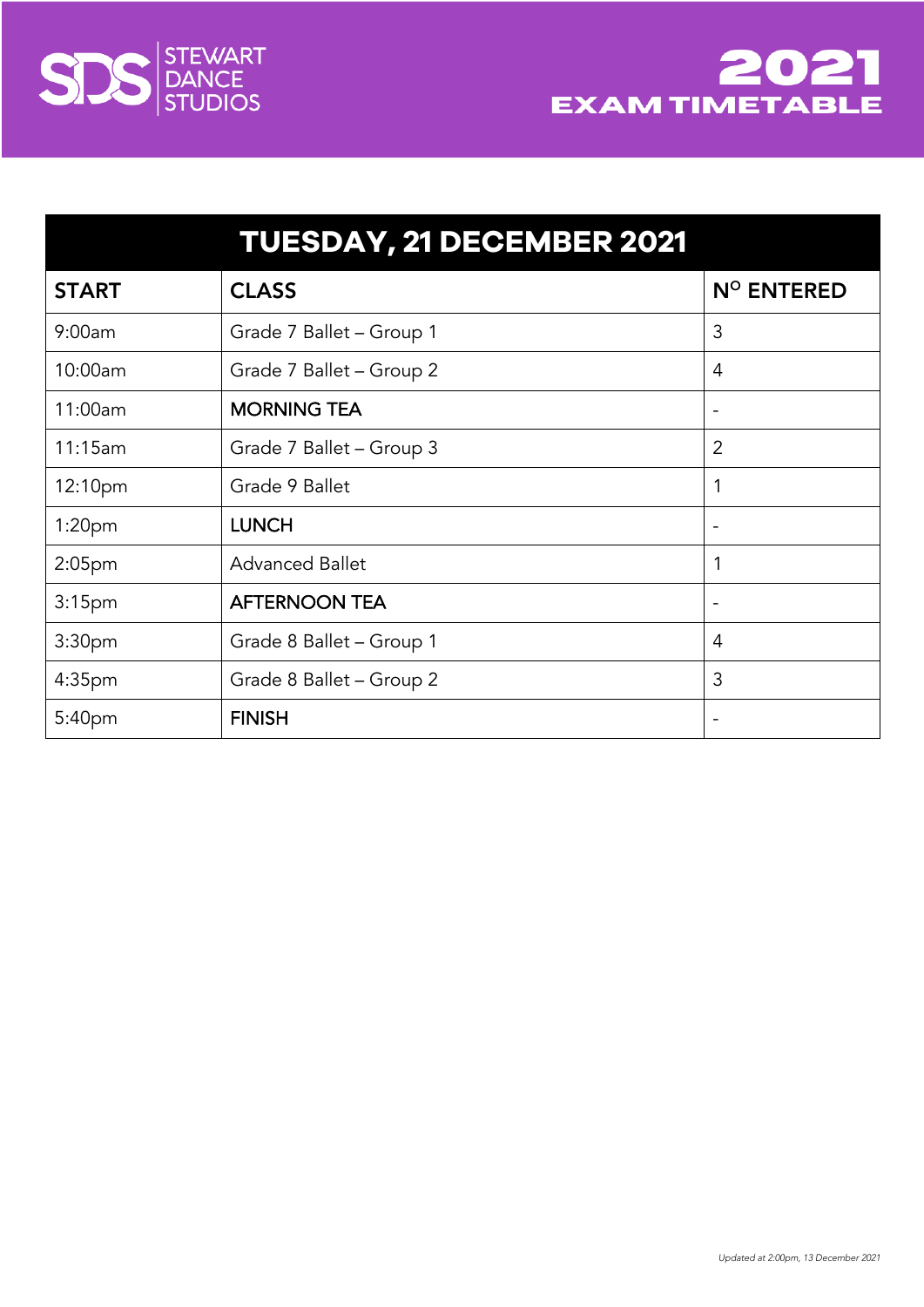

| <b>STEWART</b> |
|----------------|
| <b>DANCE</b>   |
| <b>STUDIOS</b> |

| <b>WEDNESDAY, 22 DECEMBER 2021</b> |                                               |                          |
|------------------------------------|-----------------------------------------------|--------------------------|
| <b>START</b>                       | <b>CLASS</b>                                  | N° ENTERED               |
| 9:00am                             | Pre Grade 2 Tap                               | 2                        |
| 9:30am                             | Pre Grade 3 Tap                               | $\overline{2}$           |
| 10:00am                            | Level 1 Tap                                   | $\overline{4}$           |
| 10:40am                            | <b>MORNING TEA</b>                            |                          |
| 10:55am                            | Solo Diploma - Samuel - Ballet Dance 1        | 1                        |
| 11:00am                            | Solo Diploma - Brooke S - Ballet Dance 1      | 1                        |
| 11:05am                            | Level 2 Tap                                   | 1                        |
| 11:35am                            | Solo Diploma - Samuel - Ballet Dance 2        | 1                        |
| 11:40am                            | Solo Diploma - Brooke S - Ballet Dance 2      | 1                        |
| 11:45am                            | Solo Diploma - Brooke T - Tap Dance 1         | 1                        |
| 11:50am                            | <b>LUNCH</b>                                  | $\overline{\phantom{a}}$ |
| 12:35pm                            | Solo Diploma - Samuel - Ballet Impromptu      | 1                        |
| 12:45pm                            | Solo Diploma - Brooke S - Ballet Impromptu    | 1                        |
| 12:55pm                            | Solo Diploma – Brooke T – Tap Dance 2         | 1                        |
| 1:00 <sub>pm</sub>                 | Level 3 Tap                                   | 1                        |
| 1:30 <sub>pm</sub>                 | Solo Diploma - Brooke T - Tap Impromptu       | 1                        |
| 1:40 <sub>pm</sub>                 | Solo Diploma - Samuel - Jazz Dance 1          | 1                        |
| $1:45$ pm                          | Solo Diploma - Brooke S - Jazz Dance 1        | 1                        |
| 1:50 <sub>pm</sub>                 | Solo Diploma - Melissa - Contemporary Dance 1 | 1                        |
| $1:55$ pm                          | <b>AFTERNOON TEA</b>                          |                          |